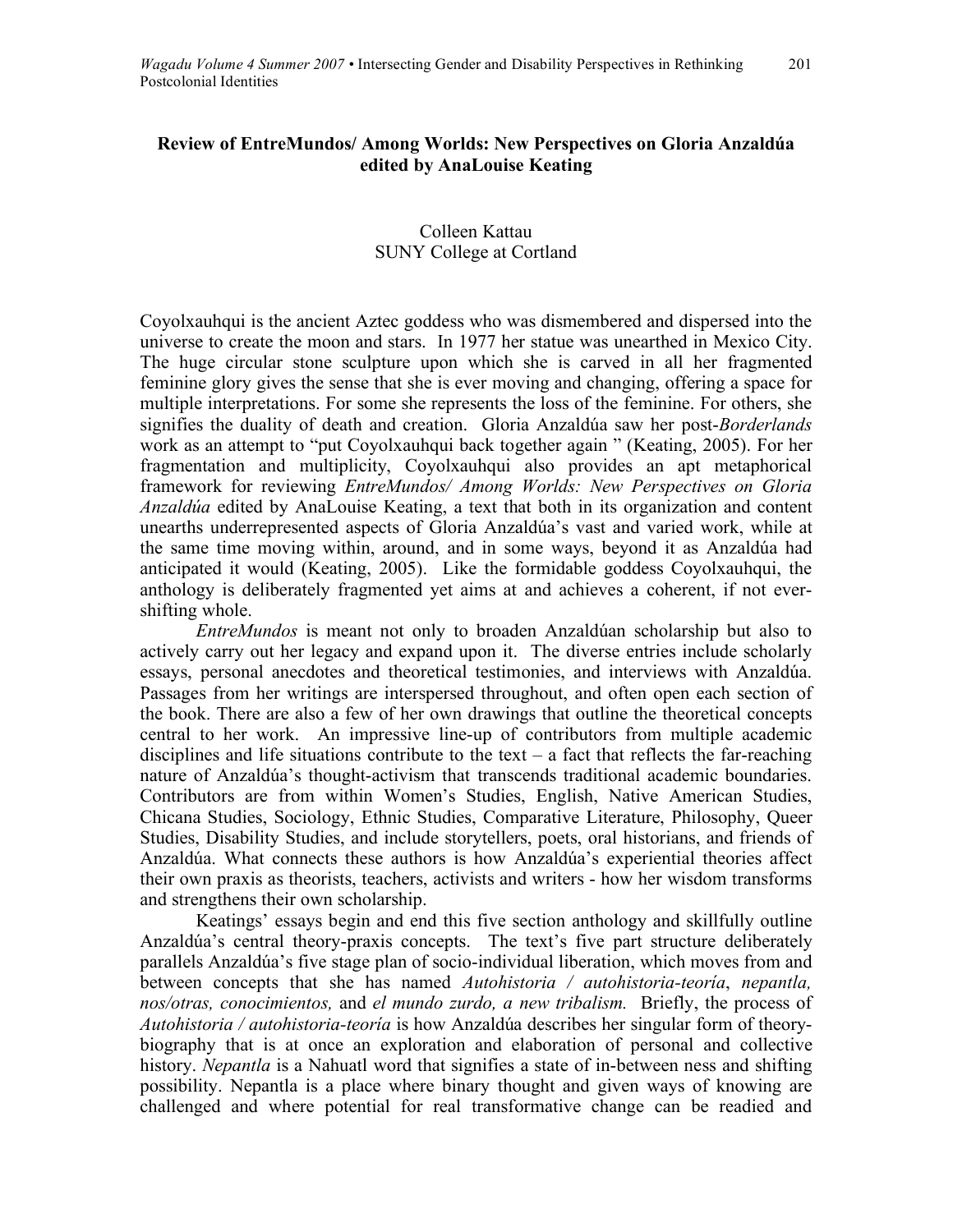realized. Those who can achieve these states of in-between ness (*nepantleras*) can manage multiple worlds *a la vez* (simultaneously) and be facilitators of such change. *Nos/otras* takes the feminine form in Spanish for the word "us" or "we" and separates it out to form a neologism. In dividing the term, Anzaldúa reminds us of its etymological roots as a word that is a combination of the two divergent terms of "us" and "others." She makes this linguistic divide in order to question and alter the age-old binary of "us and them". (Again, using the Coyolxauhqui metaphor, fragmenting can lead to wholeness, dividing can put her back together again). Destabilizing that central duality can lead us to *Conocimientos,* which derives from the word for knowledge. But for Anzaldúa this knowledge is a thought process that moves beyond binary thinking and is informed by imagination and spiritual activism (Keating, p.8). *El mundo zurdo (the lefthanded world), a new tribalism* envisions alliances between and among people whose differences are celebrated and who come together to transform reality through their collective vision born out of difference (Keating, p.9). *El mundo zurdo* culminates in a spiritual activism with an ultimate message of healing, justice and love. Interestingly, as Keating points out, no full explanations of these concepts have been published. This lack of completeness makes sense because the concepts themselves are bound up with praxis and therefore their definitions cannot be wholly text based but rather are an integral part of oral and activist practices which cannot be pinned to the page.

Anzaldúa's classic and visionary work *Borderlands/La frontera* (1987) was one of the first to articulate a new textual language and content– to go beyond and shift between assumed boundaries so as to have them shift as well, and where readers were compelled to alter their own consciousness too. *EntreMundos* follows her lead and the reader will find this same process of movement and shifting of boundaries here, challenging our linguistic and academic assumptions. One noteworthy difference between Anzaldúa's early critical text and this homage to her is that often these writers, inspired by Anzaldúa, play with language and build upon the positive promise for which Anzaldúa ultimately and tirelessly advocated. Edith Vásquez's mischievous title "La Gloriosa travesura de la musa que cruza" or Chela Sadoval's forward full of confounding language are just two examples of entries that underscore how Gloria was 'a resolute theorist of hope" (Sandoval, p. xiii) and an artfully original linguist. Likewise, Mariana Ortega recognizes how Anzaldúa is aligned with Audre Lorde, María Lugones and many others who also live(d) in-between and who, from there, can and could offer their voices for profound change. María Lugones reminds us that Anzaldúa reclaims loathe conditions of doubt, uncertainty, and marginalization and asserts them as strategies for liberation and spiritual growth (Lugones, p.188). Her work finds opportunities for selfexpansion in states of oppression and elaborates ways to transform notions of victimization into positions of privileged possibility (Lugones, p.188-189). Likewise, Eve Wiederhold shows how this transformation at a personal level can be generalized within pedagogical practice and asserts that writers can emulate Anzaldúa's "interpretive turbulence" (Wiederhold, p. 111) to revolutionize traditional teaching methodologies and shake up literary criticism.

Readers of this anthology will enjoy the creative expression of language that each author uniquely brings to the text. There is almost too much information to grasp in one reading of it, and so like a *canción pegajosa y profunda* (a profound and catchy song), the reader will go back to be refreshed and challenged by *EntreMundos*, just as these authors are by Anzaldúa. Together, we will make Coyolxauhqui whole once more.